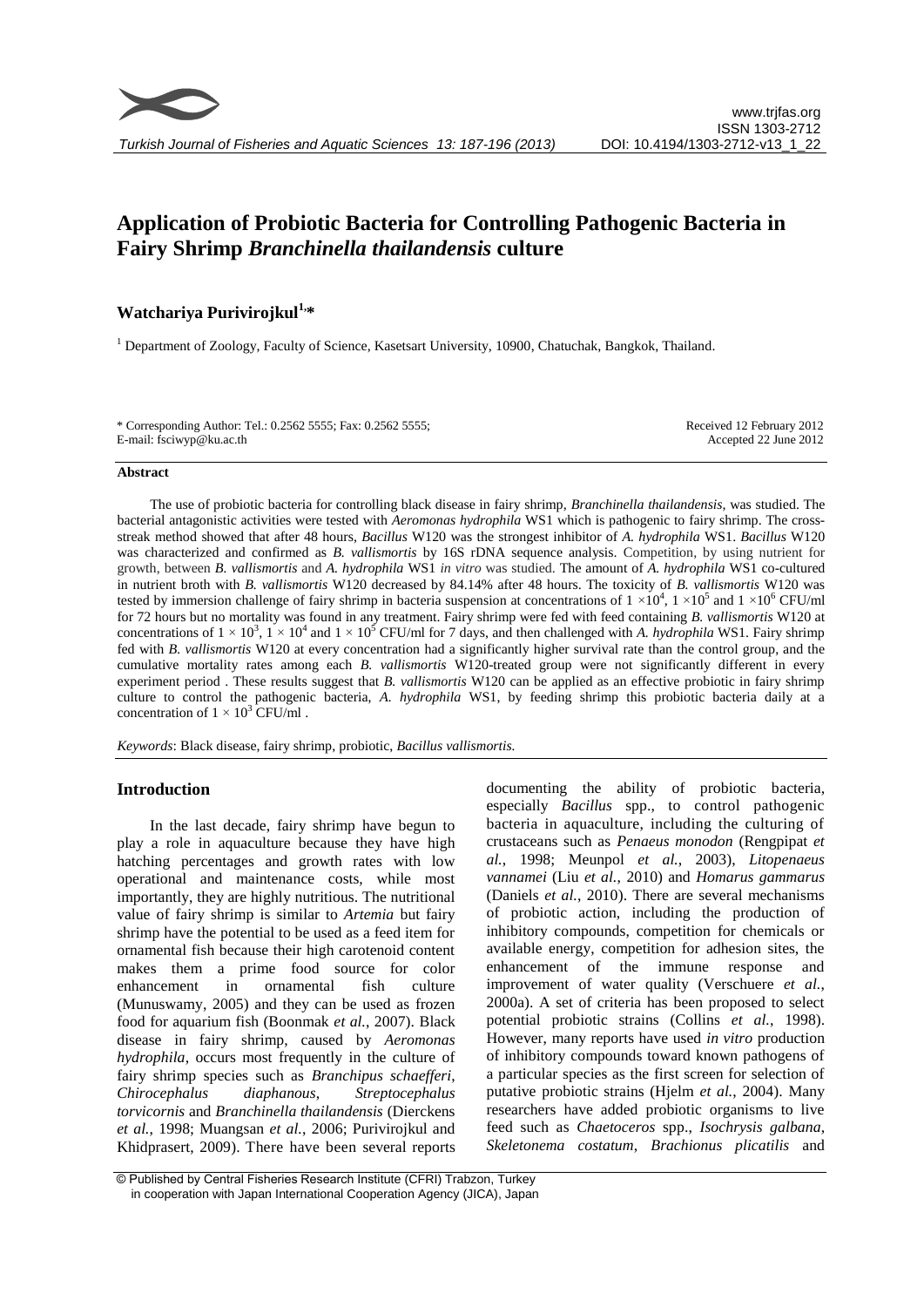*Artemia* to improve production rates (Fukami *et al.*, 1992; Hagiwara *et al.*, 1994; Rombaut *et al.*, 1999; Kesarcodi-Watson *et al.*, 2008) and protect aquatic animals from pathogenic bacteria (Verschuere *et al.*, 2000b; Villamil *et al.*, 2003). In some cases, probiotic bacteria have been used in live feed such as *Artemia* or rotifers and fed to aquatic animals to enhance their growth rate and protect them from pathogenic bacteria (Gatesoupe, 1991; Rengpipat *et al.*, 1998). Therefore, probiotic organisms may act as prophylaxis against diseases caused by bacteria, especially *Aeromonas hydrophila*, in fairy shrimp and perhaps in aquatic animals that feed on fairy shrimp. Fairy shrimp could act as a carrier, transferring probiotic bacteria to aquatic animals and thus protecting them from the important pathogenic freshwater bacterium, *A. hydrophila.*

In this study, 13 strains of spore-forming bacteria that were previously shown to inhibit *A. hydrophila* were tested for antibacterial activity with *A. hydrophila* WS1, a strain isolated from infected fairy shrimp. Experiments were conducted *in vitro*  and *in vivo* to determine the effective of probiotic bacteria for controlling black disease in cultures of fairy shrimp (*B. thailandensis*).

# **Materials and Methods**

# **Experiment 1 : Pathogenic Bacterial Isolation and Identification**

Fairy shrimp were collected from the Department of Fisheries, Faculty of Agriculture and Natural Resources, Rajamangala University of Technology Tawan-Ok, Chonburi province. A sample of 25 diseased fairy shrimp was investigated. The black parts were removed and identified following Bergey's manual of systematic bacteriology which are based on morphology, staining, oxygen requirements and biochemical tests (Holt *et al*., 1994) and API20E identification systems (Biomérieux, France). Putative pathogenic bacteria were identified by 16S rDNA sequencing. Scanning electron microscopy (SEM) and the histopathology of diseased fairy shrimp were also used and the results studied. Isolates were stored at -80°C as suspensions in 15% glycerol.

#### **Verification of Koch's Postulates**

Pathogen-free fairy shrimp were used for challenge tests. The potential pathogenic bacterial strains were used for experimental infection in fairy shrimp by bath challenge and compared to the control group. In each treatment, five replicates of 20 fairy shrimp each were used. The potential pathogenic bacterial strains were added to separate glass aquariums (contained 2 l of water) at a final density of  $1 \times 10^4$  cells ml<sup>-1</sup> (LC<sub>50</sub> at 48 hours was determined in a preliminary test). The fairy shrimp were observed for changes in mortality rates over two days. The

pathogenic bacteria were re-isolated from the fairy shrimp. Pure strains were identified using API20E.

# **Experiment 2 : Screening Probiotic Bacteria for Control Pathogenic Bacteria**.

# **Bacterial Strains and Growth Conditions**

Thirteen strains of spore-forming bacteria were isolated from wild *Penaeus monodon* (*Bacillus* W120, *Bacillus* W1103 and *Paenibacillus* W803) and marine fish intestine (*Bacillus* BA, BB, BC, BF, BG, BJ, BK, BL, BKB21-1 and BSH22). The pathogenic bacterium *Aeromonas hydrophila* WS1 was isolated from infected fairy shrimp showing black disease symptoms (from experiment 1). All strains were stored as suspensions in 15% glycerol at -80°C. Before use in experiments, spore-forming bacteria and *A. hydrophila* were grown in nutrient broth (NB; Merck, Germany) at 35°C for 18–24 hours.

# **Inhibitory Activity of Probiotic Bacteria on**  *Aeromonas hydrophila* **by Cross-Streak Method**

Thirteen strains of spore-forming bacteria and *A. hydrophila* WS1 were cultured on nutrient agar (NA; Merck, Germany) and incubated at 35ºC for 24 hours. Inhibitory activity tests were done on NA by the cross-streak method (Lemos *et al.*, 1985). *A. hydrophila* WS1 was streaked in a line and then a spore-forming strain was streaked in a perpendicular line. Each species pair was cross-streaked in triplicate and was incubated at 35ºC for 96 hours. Inhibitory activity was observed at 24, 48, 72 and 96 hours.

# **Broth co-Culture of Putative Probiotic Bacteria With Pathogenic Bacteria**

The spore-forming species that showed the greatest inhibition of *A. hydrophila* WS1 in crossstreak experiments were tested for antagonistic activity in a co-culture experiment. A spore-forming species and *A. hydrophila* WS1 were separately precultured in 10 ml NB for 24 hours (110 rpm). NB (250 ml) was inoculated with  $1 \times 10^4$  CFU/ml *A*. *hydrophila* WS1, together with  $1 \times 10^4$  CFU/ml of spore-forming bacteria. Concentrations of sporeforming bacteria and *A. hydrophila* WS1 in co-culture were compared with monoculture controls. All flasks were incubated with shaking (150 rpm) at 35°C. All combinations were tested in triplicate. Samples were collected after 0, 24, 48, 72, 96 and 120 hours to obtain cell counts. Pseudomonas Aeromonas selective agar (glutamate starch phenol red agar; GSP agar; Merck) with penicillin G and pimaricin was used to count *A. hydrophila* WS1 cells. The number of sporeforming bacteria was calculated as the number of total bacterial cells minus the number of *A. hydrophila*  WS1 cells.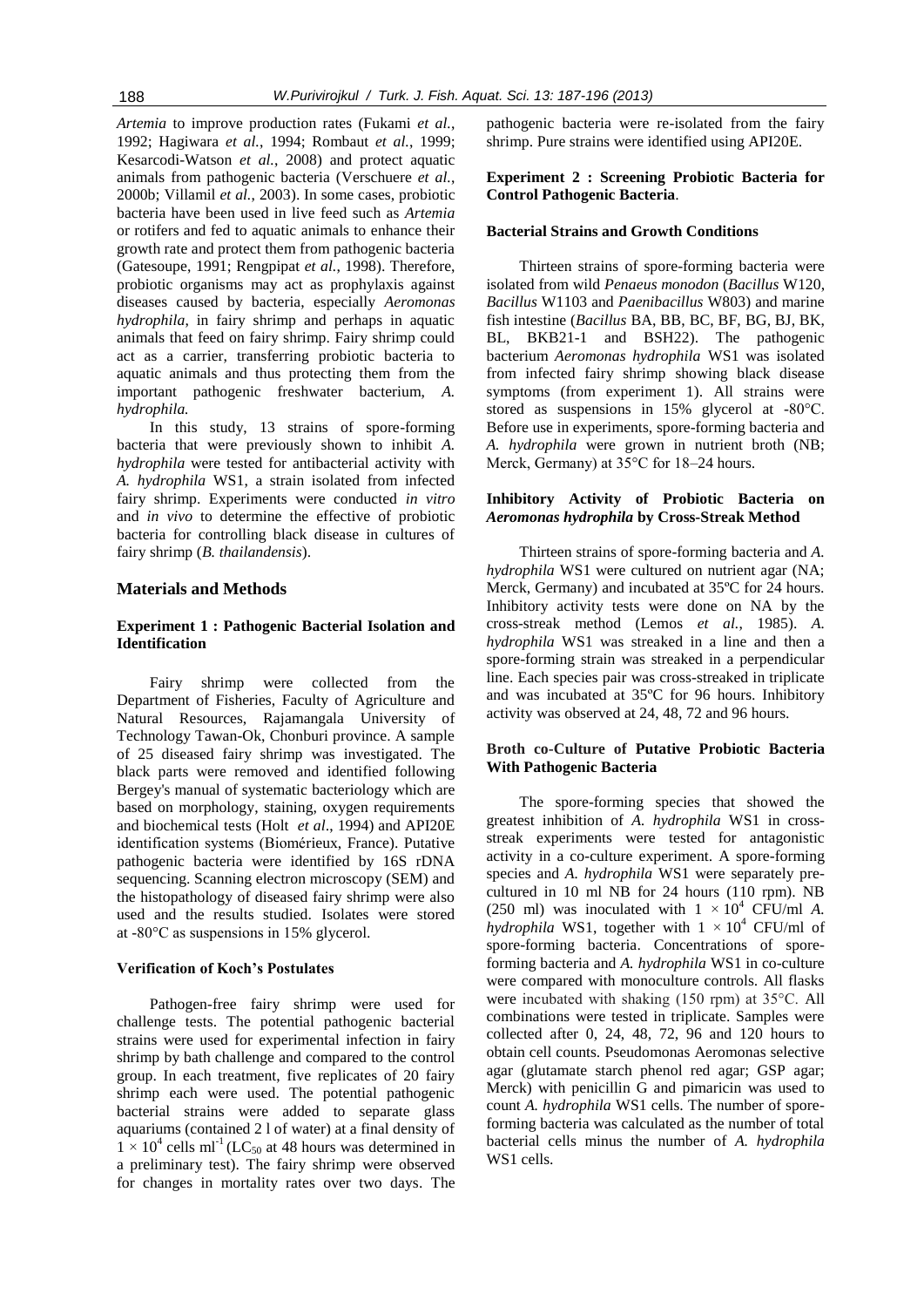#### **Bacteria identification by 16S rDNA sequencing**

Putative probiotic species that showed the greatest inhibition in cross-streak experiments were identified by 16S rDNA sequencing. Isolates were stored at -80°C as suspensions in 15% glycerol.

The universal primers (forward primer 5'- AGAGTTTGATCCTGGCTCAG -3' and reverse primer 5'-CTTGTGCGGGCCCCCGTCAATTC-3') were used for the amplification of the 16S rDNA gene fragment. Direct sequencing of the single-banded and purified PCR products (ca. 1500 bases, on 16S rDNA by the *E. coli* numbering system) (Brosius *et al*., 1981) was carried out. Sequencing of the purified PCR products was carried out with an ABI PRISM® BigDye™ Terminator Ready Reaction Cycle Sequencing Kit (version 3.0, Applied Biosystems, Foster City, California, USA). The primers 27F (5'- AGA GTT TGA TCM TGG CTC AG-3') and 518F (5'-CCA GCA GCC GCG GTA ATA CG-3') for partial sequencing, and additional 1492R (5'-TAC GGY TAC CTT GTT ACG ACT T-3') and 800R (5'- TAC CAG GGT ATC TAA TCC-3') for full length sequencing were used for sequencing of 16S rDNA. The DNA sequencing was performed on an ABI Prism® 3730xl DNA Sequence (Applied Biosystems, Foster City, California, USA).

The nucleotide sequences obtained from all primers were assembled using the Cap contig assembly program, an accessory application in the BioEdit (Biological sequence alignment editor) Program

(http://www.mbio.ncsu.edu/BioEdit/BioEdit.html). A homology search was performed by using the standard nucleotide BLAST (BLASTn) from the NCBI web server (http://blast.ncbi.nlm.nih.gov/ Blast.cgi) against previously reported sequences at the GenBank/EMBL/DDBJ database for determination of the nearest sequences.

## **Toxicity of Putative Probiotic to the Fairy Shrimp**

Fairy shrimp (*B. thailandensis*) cysts were obtained from the Department of Fisheries, Faculty of Agriculture and Natural Resources, Rajamangala University of Technology Tawan-Ok, Chonburi province. The cysts were hatched and cultured in a pathogen-free environment. On the fifth day after hatching, fairy shrimp were used in experiments.

# **Probiotic Preparation**

A pure colony of putative probiotic was inoculated into a flask containing 200 ml NB and incubated on a shaker at 200 rpm for 48 hours at 30°C. The broth was centrifuged at 2,000×*g* for 10 minutes. The bacterial pellet was resuspended in sterile water and adjusted to  $1 \times 10^7$ ,  $1 \times 10^8$  and  $1 \times$  $10<sup>9</sup>$  CFU/ml. These stocks were added immediately to the fairy shrimp in the glass aquarium.

#### **Toxicity Test**

The experiment consisted of four treatments, being a control group and three probiotic-treated groups (in a bath at concentrations of  $1 \times 10^4$ ,  $1 \times 10^5$ and  $1 \times 10^6$  CFU/ml). Fairy shrimp were cultured at a density of 10 fairy shrimp/l. During the experiment, 2 ml of probiotic stock solution of  $1 \times 10^7$ ,  $1 \times 10^8$  and  $1 \times 10^{9}$  CFU/ml was added to the fairy shrimp rearing water (each glass aquarium contained 2 l of water) resulting in  $1 \times 10^4$ ,  $1 \times 10^5$  and  $1 \times 10^6$  CFU/ml water, respectively. Survival of the fairy shrimp was then compared to a control to determine the toxicity of the probiotic bacteria after 24, 48 and 72 hours of the experiment.

## *In vivo* **challenge Experiment with Fairy Shrimp and** *A. hydrophila* **WS1**

Fairy shrimp (*B. thailandensis*) cysts were obtained from the Department of Fisheries, Faculty of Agriculture and Natural Resources, Rajamangala University of Technology Tawan-Ok, Chonburi province. The cysts were hatched and cultured in a pathogen-free environment. On the fifth day after hatching, fairy shrimp were used in experiments.

# **Fairy shrimp feed**

Fairy shrimp commercial formulated feed (10 g) samples were diluted in 20 ml of sterial water, filtrated by a filter bag. The aqueous feed was add 2 ml per glass aquarium (each containing 20 fairy shrimp). In the probiotic-treated group, stock of *Bacillus* W120 were prepared by the same method as the previous experiment and adjusted to a stock concentration of  $1 \times 10^7$  CFU/ml. Two milliliters of bacteria suspension were mixed with aqueous feed and then fed to the fairy shrimp in each glass aquarium. Fairy shrimp in all treatments were fed twice a day.

The experiment consisted of four treatments, being a control group and three probiotic-treated groups (in a bath at concentrations of  $1 \times 10^3$ ,  $1 \times 10^4$ and  $10<sup>5</sup>$  CFU/ml ). Fairy shrimp were cultured at a density of 10 fairy shrimp/l. After the seventh day of feeding, fairy shrimp were challenged by immersion with *A. hydrophila* WS1 at  $1 \times 10^4$  CFU/ml (LC<sub>50</sub> at 24 hours). Twenty fairy shrimp were tested per replicate; each treatment consisted of five replicates. The number of dead fairy shrimp was observed and reported as the cumulative percentage mortality at 24, 48 and 72 hours post-challenge.

#### **Study of Putative Probiotic Bacteria Survival in** *B. thailandensis* **Intestine**

Three hundred samples of pathogen-free fairy shrimp were used in this experiment. Fairy shrimp were fed for 7 days with feed containing selected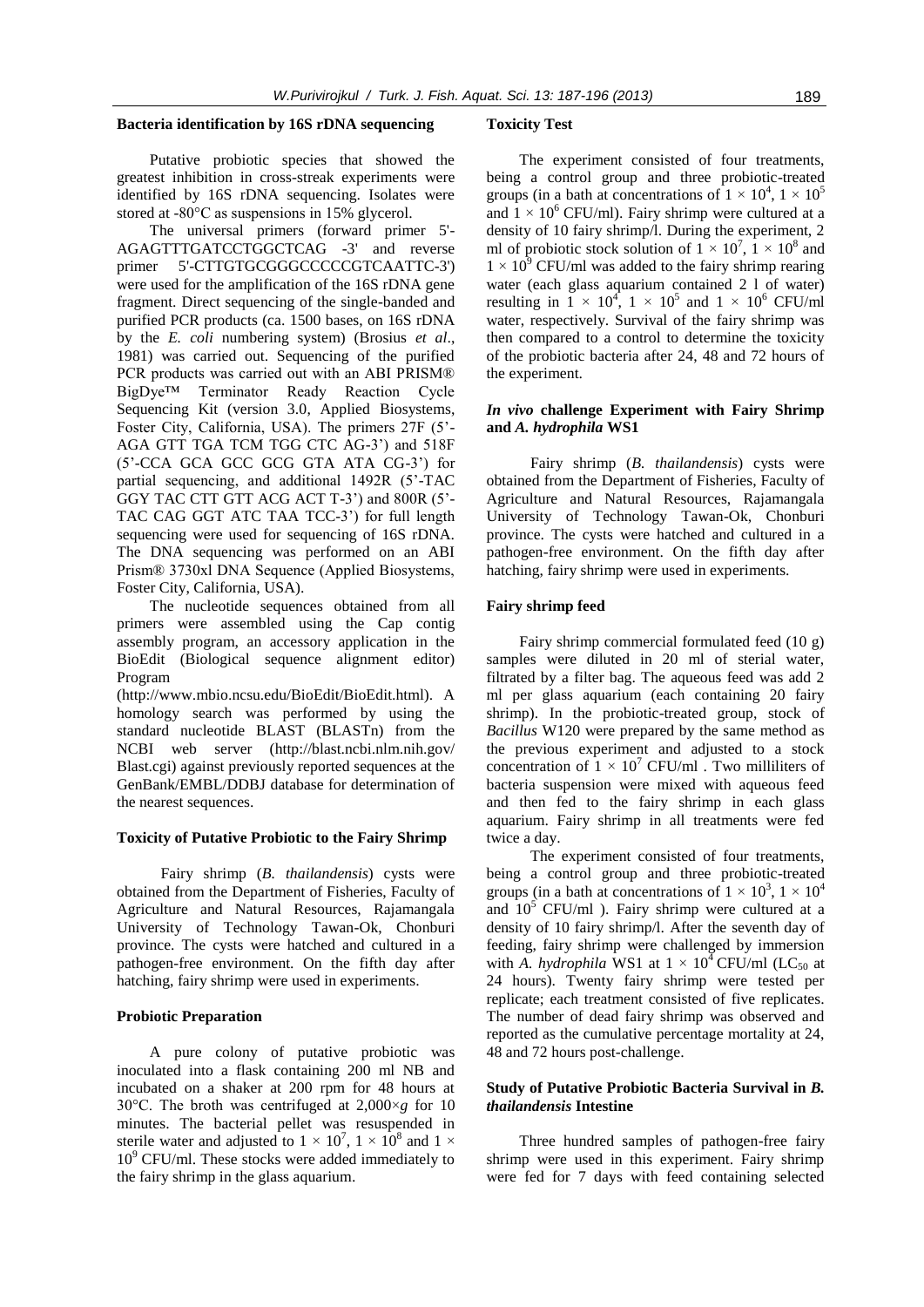spore-forming bacteria (1  $\times$  10<sup>3</sup> CFU/ml per day). Addition of bacteria to feed was then discontinued, and the average concentration of selected sporeforming bacteria in the fairy shrimp intestine was determined 0, 1, 2, 3, 4, 5, 6 and 7 days after the bacterial feeding period (30 samples/day). SEM was used to confirm the results.

#### **Scanning Electron Microscopy**

Fairy shrimp intestines were excised and fixed with 2.5% w/v glutaraldehyde in 0.1 M phosphate buffer pH 7.2 for 1 hour at room temperature. After two washes with phosphate buffer, intestines were post-fixed with 1% w/v osmium tetroxide for 1 hour in the same buffer at room temperature. Post-fixed intestines were washed with phosphate buffer and dehydrated in a graded ethanol series, starting with 30% v/v and followed by 50% v/v, 70% v/v, 80% v/v and finally absolute alcohol. Intestines were dried in a critical point drier and coated with gold. The specimens were then examined with a JSM-5600 LV scanning electron microscope (JEOL, Japan).

#### **Statistical Analysis**

The data were subjected to analysis of variance followed by Duncan's multiple range test. Differences were considered significant at P<0.05.

# **Results**

# **Experiment 1 : Pathogenic Bacterial Isolation and Identification**

A total of 25 fairy shrimp individuals exhibited symptoms of black disease. Black nodules on the thoracic appendages and exoskeletons were observed (Figure 1). Based on histological study, melanin pigment which is an end product of the crustacean inflammatory response was found in the thoracic appendages. In a scanning electron microscope micrograph of the infected areas, more than three morphological types of bacteria were observed and found to adhere to the thoracic appendage, the cercopod and many areas on the exoskeleton (Figure 2). Five species of bacteria were isolated from the



**Figure 1**. Clinical signs of fairy shrimp infected with bacteria. A. Black nodules on the thoracic appendage and exoskeleton (arrow). B. Histological observation showed melanization at the thoracic appendage (arrow).



**Figure 2.** Scanning electron micrographs of a diseased area on a thoracic appendage of *S. thailandensis.* A. Bacteria on the thoracic appendage. B. Bacteria on a cercopod. C. Bacteria on the exoskeleton. D. Bacteria adhering to the exoskeleton (arrow).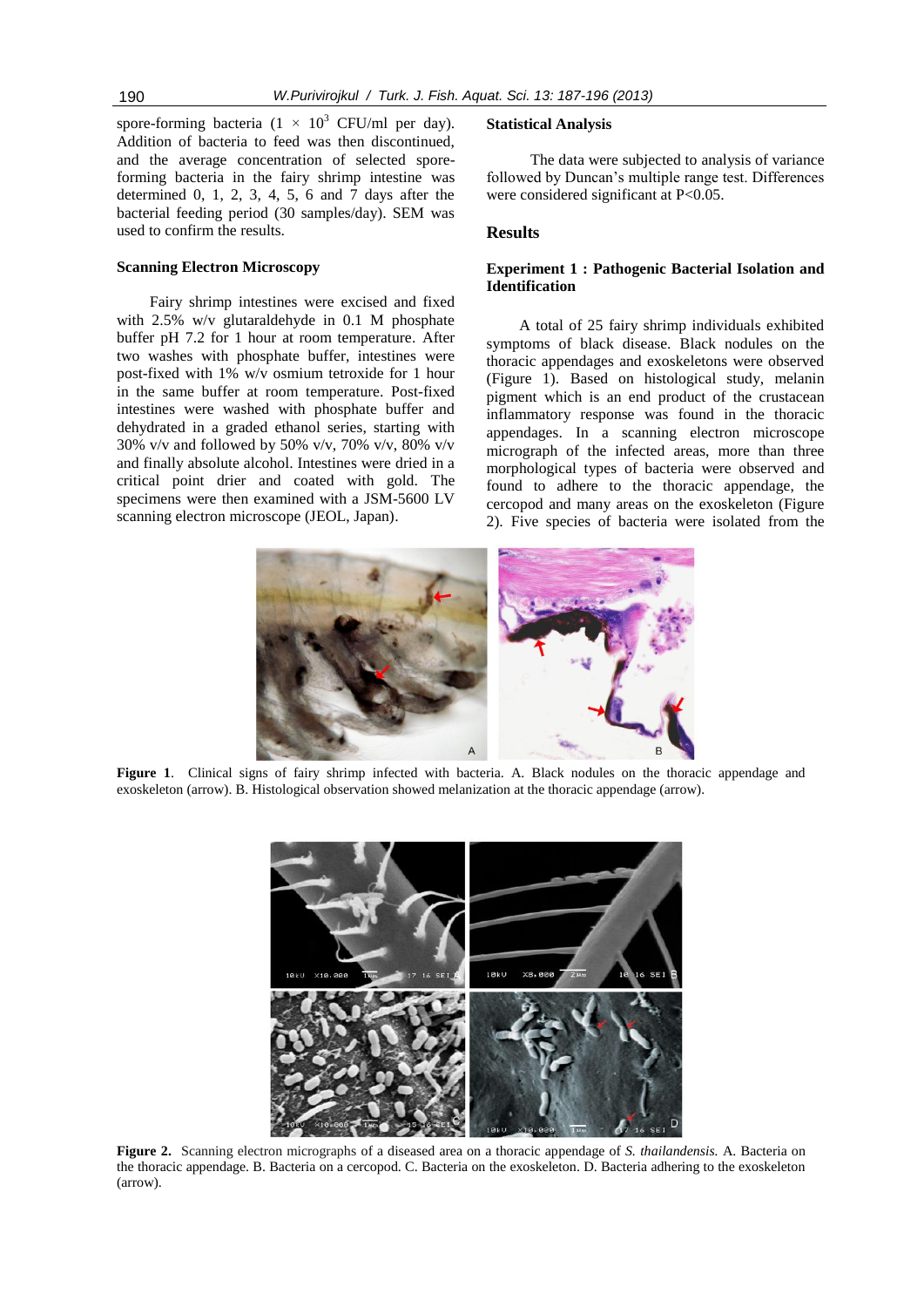thoracic appendages, namely, *Aeromonas hydrophila, Acinetobacter* sp., *Citrobacter youngae*, *Enterobacter ludwigii* and *Chryseobacterium* sp. These results indicated a high incidence of *A. hydrophila* infection, followed by *E. ludwigii*, *C. youngae, Acinetobacter*  sp. and *Chryseobacterium* sp. (100, 40, 40, 36 and 16% prevalence, respectively).

#### **Verification of Koch's Postulates**

Immediate mortality was observed in fairy shrimp after exposure to *A. hydrophila* WS1 and *E. ludwigii* WS5 in the 24-hour study period and the clinical signs of black disease were evident. Black nodules on the thoracic appendage and exoskeleton were observed. The fairy shrimp appeared weak and lethargic after exposure to *Acinetobacter* sp. WS2, *Chryseobacterium* sp. WS3 and *C. youngae* WS4 for 24 hours and experienced increased mortality after two days. The highest cumulative mortality rate was associated with fairy shrimp challenged with *A. hydrophila* WS1 (62.00  $\pm$  5.70%), followed by *E*. *ludwigii* WS5, *C. youngae* WS4, *Acinetobacter* sp. WS2 and *Chryseobacterium* sp. WS3  $(51.00 \pm 4.18,$  $35.00 \pm 3.54$ ,  $10.00 \pm 3.54$  and  $9.00 \pm 4.18\%$ , respectively).

# **Inhibitory Activity of Probiotic Bacteria on**  *Aeromonas hydrophila* **by the Cross-Streak Method**

Among the 13 strains of spore-forming bacteria tested against *A. hydrophila* WS1, *Bacillus* W120 showed the highest inhibition, followed by *Paenibacillus* W803. Nine strains were weakly inhibitory, namely *Bacillus* W1103, BSH22, *Bacillus* BA, BF, BG, BJ, BK, BL and BKB21-1. *Bacillus* BB and BC did not show any inhibition of *A. hydrophila* WS1.

## **Species Identification by 16S rDNA Sequencing**

To characterize *Bacillus* W120 at the molecular level, a segment of 16S rDNA from *Bacillus* W120 was sequenced. A multiple sequence alignment was performed with DNA sequences of other *Bacillus* species obtained from GenBank. The multiple alignments showed that in the highly conserved region of 16S rDNA, a stretch at the beginning of the W120 sequence matched *B. vallismortis* rather than other *Bacillus* strains, with 99.6% similarity (Table 1). Phylogenetic trees for 1,287 bases based on 16S rDNA gene sequences were constructed using the neighbor-joining method. The tree showed clustering of WS5 sequences with *B. vallismortis* (Figure 3).

**Table 1.** Percent similarity of 16S rDNA compare with closely related species

| Seq $\rightarrow$      |       |       |       |       |       |
|------------------------|-------|-------|-------|-------|-------|
| B. amyloliquefaciens   | 100.0 | 99.3  | 99.0  | 99.1  | 99.2  |
| <b>B.</b> vallismortis | 99.3  | 100.0 | 99.5  | 99.6  | 99.6  |
| B. mojavensis          | 99.0  | 99.5  | 100.0 | 99.7  | 99.3  |
| <b>B.</b> subtilis     | 99.1  | 99.6  | 99.7  | 100.0 | 99.5  |
| W 120                  | 99.2  | 99.6  | 99.3  | 99.5  | 100.0 |



**Figure 3.** Phylogenetic relationships between the isolate W120 and closely related species in genus *Bacillus*. The phylogenetic trees for 1287 bases based on 16S rRNA gene sequences were constructed by Neighbor-Joining (NJ) method. *Bacillus alcalophilus* DSM 485T (X76436) was used as an outgroup. Numerals at nodes indicate bootstrap values (%) derived from 1,000 replications.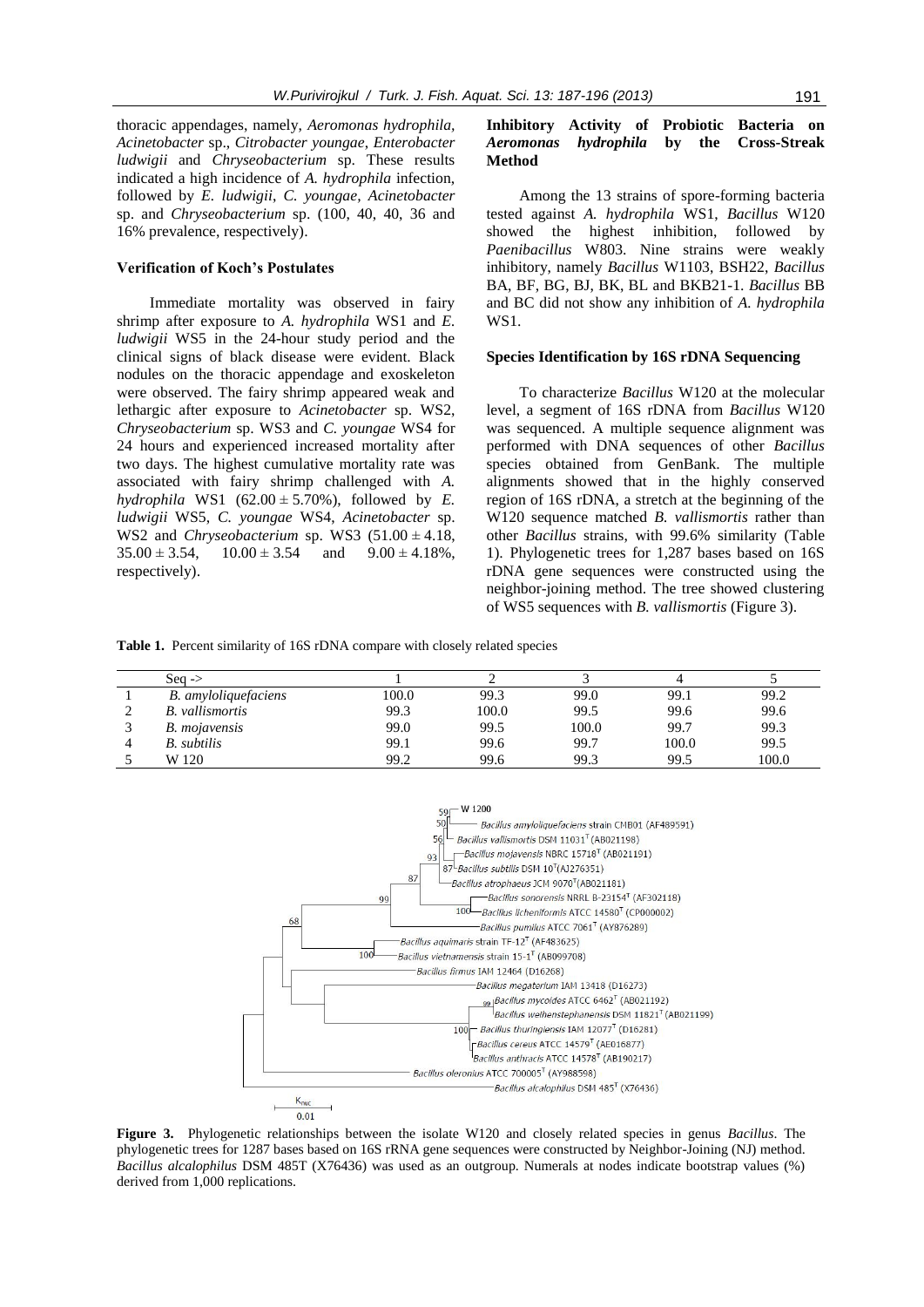# **Broth co-Culture of Putative Probiotic Bacteria with Pathogenic Bacteria**

*A. hydrophila* WS1 and *B. vallismortis* W120 grown as a monoculture increased from  $1 \times 10^4$ CFU/ml to  $1 \times 10^8$  CFU/ml in 24 hours. The presence of *B. vallismortis* W120 in co-culture with *A. hydrophila* WS1 reduced the growth of *A. hydrophila* WS1 from  $2.53 \pm 0.43 \times 10^8$  CFU/ml (monoculture control) to  $4.02 \pm 0.36 \times 10^7$  CFU/ml after 48 hours. After 120 hours of culture, *B. vallismortis* W120 inhibited growth of *A. hydrophila* WS1 from  $3.53 \pm$  $0.76 \times 10^3$  CFU/ml (monoculture control) to  $5.0 \pm 2.0$  $\times$  10<sup>1</sup> CFU/ml. In contrast, *B. vallismortis* W120 concentrations in co-culture increased to  $2.38 \pm 0.13$  $\times$  10<sup>8</sup> CFU/ml after 120 hours, which was not significantly (P>0.05) different from the monoculture control (2.85  $\pm$  0.28  $\times$  10<sup>8</sup> CFU/ml) as shown in Tables 2 and 3.

#### **Toxicity of Putative Probiotic to the Fairy Shrimp**

For the toxicity test, fairy shrimp were cultured with probiotic bacteria suspension at concentrations of  $1 \times 10^4$ ,  $1 \times 10^5$  and  $1 \times 10^6$  CFU/ml. No mortality of fairy shrimp in any treatment was observed within 72 hours of bath treatment.

# **Ability of Putative Probiotic Bacteria to Inhibit** *A. hydrophila* **WS1 Infections in Fairy Shrimp Culture**

After fairy shrimp were fed with three concentration of feed containing *B. vallismortis* W120 for 7 days, they were challenged with *A. hydrophila* WS1 at 5.56  $\times$  10<sup>4</sup> CFU/ml (LC<sub>50</sub> at 24 hours). Twenty-four hours after immersion with *A. hydrophila* WS1, the mortality rate of fairy shrimp in the control group was  $56.00 \pm 10.25\%$ . This value was significantly  $(P<0.05)$  higher than that of fairy shrimp treated with *B. vallismortis* W120 at concentrations of  $1 \times 10^3$ ,  $1 \times 10^4$  and  $1 \times 10^5$  CFU/ml,

which had mortality rates of  $36.00 \pm 7.42$  %,  $35.00 \pm 7.42$ 3.54% and  $29.00 \pm 4.18$ %, respectively. After 48 hours, the fairy shrimp in the control group had a cumulative mortality rate of  $63.00 \pm 8.37\%$ . This value was significantly (P<0.05) higher than that of fairy shrimp treated with *B. vallismortis* W120 at concentrations of  $1 \times 10^3$ ,  $1 \times 10^4$  and  $1 \times 10^5$  CFU/ml, which had cumulative mortality rates of  $44.00 \pm 6.52$  %,  $40.00 \pm 1$ 3.54% and  $34.00 \pm 4.18$ %, respectively. After 72 hours, the fairy shrimp in the control group had a cumulative mortality rate of  $68.00 \pm 7.58\%$ . This value was significantly  $(P<0.05)$  higher than that of fairy shrimp treated with *B. vallismortis* W120 at concentrations 1  $\times$  10<sup>3</sup>, 1  $\times$  10<sup>4</sup> and 1  $\times$  10<sup>5</sup> CFU/ml, which had cumulative mortality rates of  $45.00 \pm 7.07$  %,  $41.00 \pm 7.07$ 4.18% and  $34.00 \pm 4.18$ %, respectively. However, the cumulative mortality rates among the *B. vallismortis* W120-treated groups were not significantly different in any experimental period (Table 4).

# **Study of Putative Probiotic Bacteria Survival in** *B. thailandensis* **Intestine**

Fairy shrimp were fed with feed containing *B. vallismortis* W120 for 7 days; bacterial feeding was then discontinued. The number of spore-forming bacteria in fairy shrimp intestine one day after discontinuation of *B. vallismortis* W120 feeding was 7.41  $\pm$  3.02 x 10<sup>3</sup> CFU/ individual, which was not significantly (P>0.05) different from the control. However, the number of spore-forming bacteria in fairy shrimp intestines decreased by about 76.64%  $(1,876.67 \pm 965.15 \text{ CFU/individual})$  from the control by day 4 and by 90.01% (802.67 ± 351.17 CFU/individual) by day 7 (Table 5).

SEM revealed that *B. vallismortis* W120 could survive in fairy shrimp intestine 7 days following discontinuation of treatment with *B. vallismortis* W120. Although the number of *B. vallismortis* W120 decreased rapidly, some *B. vallismortis* W120 cells adhered to the microvilli of the fairy shrimp intestine (Figure 4).

**Table 2.** Concentration of *Aeromonas hydrophila* WS1 in monoculture (m) and co-culture (c) (CFU/ml)

| <b>Bacterium</b>         | (x 10 <sup>4</sup> CFU/ml) |                        |                          |                 |                 |                          |
|--------------------------|----------------------------|------------------------|--------------------------|-----------------|-----------------|--------------------------|
|                          | 0 hour                     | 24 hours               | 48 hours                 | 72 hours        | 96 hours        | 120 hours                |
| A. <i>hydrophila</i> (m) | $3.60 + 0.60^a$            | $34500 + 2780^{\circ}$ | $25300+425^b$            | $123+15.3^b$    | $34.8 + 4.31b$  | $0.353 + 0.0757^{\circ}$ |
| A. hydrophila (c)        | $4.53 + 0.42^a$            | $23000+1320^a$         | $4020+36.2^{\mathrm{a}}$ | $16.7 + 3.21^a$ | $1.83 + 0.76^a$ | $0.0005 + 0.0002^a$      |
|                          | % decrease                 | 33.33                  | 84.14                    | 86.49           | 94.74           | 98.58                    |

Mean values within the same column sharing the same superscript character are not significantly different at P=0.05.

**Table 3.** Concentration of *Bacillus vallismortis* W120 in monoculture (m) and co-culture (c) (CFU/ml)

| <b>Bacterium</b>    | (x 10 <sup>4</sup> CFU/ml) |                             |                             |                             |                             |                             |
|---------------------|----------------------------|-----------------------------|-----------------------------|-----------------------------|-----------------------------|-----------------------------|
|                     | 0 hour                     | 24 hours                    | 48 hours                    | 72 hours                    | 96 hours                    | 120 hours                   |
| B. vallismortis (m) | $6.80 + 1.06$ <sup>a</sup> | $42200 + 4250$ <sup>a</sup> | $47800 + 4310$ <sup>a</sup> | $40200 + 2750$ <sup>a</sup> | $37300 + 2020$ <sup>a</sup> | $28500 + 2780$ <sup>a</sup> |
| B. vallismortis (c) | $6.20 + 1.25$ <sup>a</sup> | $37800 + 3690$ <sup>a</sup> | $41000 + 1320$ <sup>a</sup> | $35500 + 2290$ <sup>a</sup> | $32200 + 1610^{\text{a}}$   | $23800 + 1260$ <sup>a</sup> |
|                     | % decrease                 | 10.28                       | 14.29                       | 1.62                        | 13.84                       | 16.37                       |

Mean values within the same column sharing the same superscript character are not significantly different at  $P=0.05$ .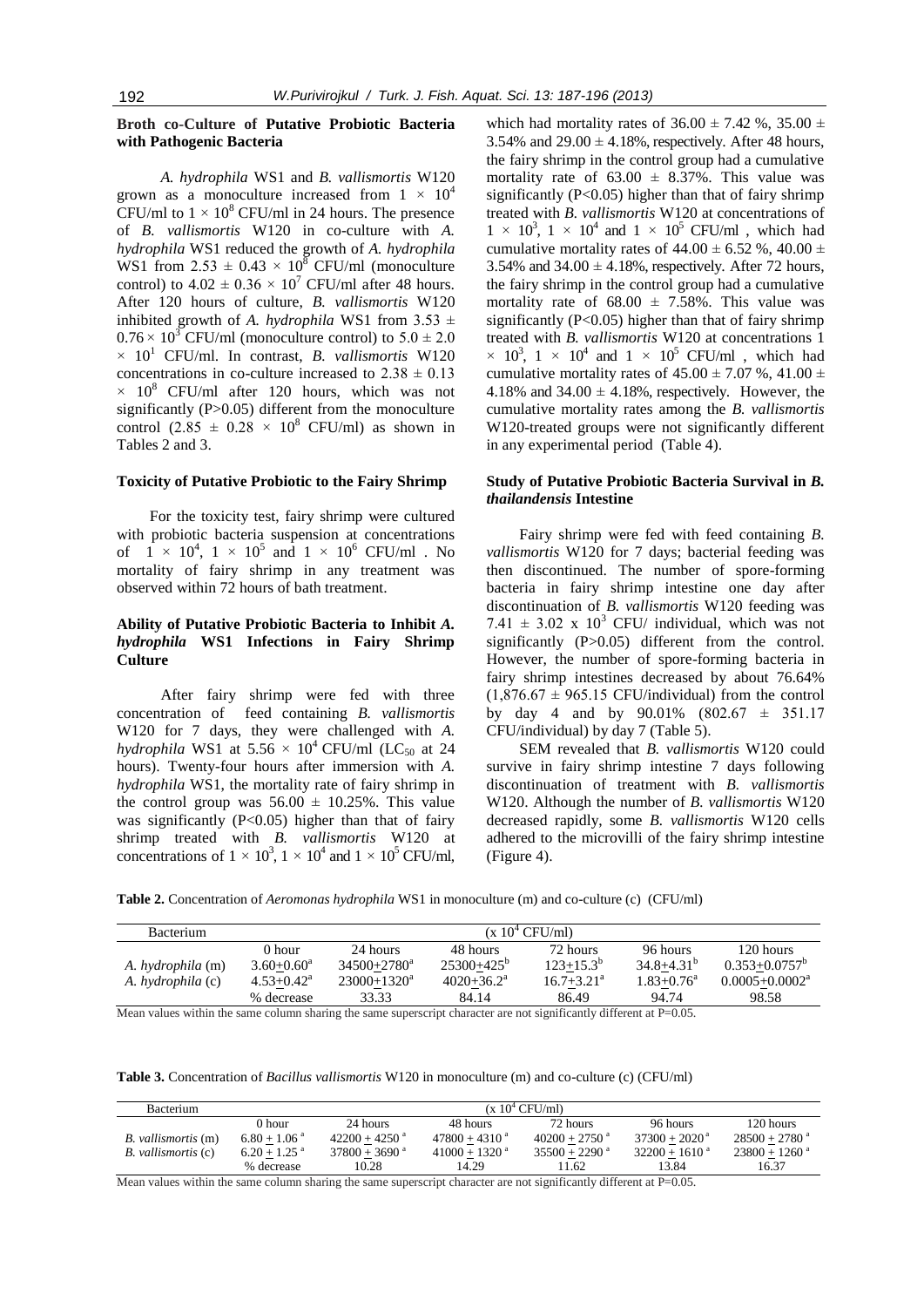# **Discussion**

Black disease has been reported in many species of fairy shrimp (Dierckens *et al.*, 1998). In the current study, five species of bacteria, namely, *Acinetobacter*  sp. WS2, *A. hydrophila* WS1, *Chryseobacterium* sp. WS3, *C*. *youngae* WS4 and *E. ludwigii* WS5 were found on the thoracic appendages of diseased fairy shrimp. However, high numbers of *A. hydrophila* were found in infected fairy shrimp samples (100%) and also showed the highest cumulative mortality rate of fairy shrimp when challenged at a concentration of  $1 \times 10^4$  cells ml<sup>-1</sup>. A. *hydrophila* has been reported to

infect fish in fresh- and warm-water fish farms worldwide and is considered a significant economic problem (Austin and Austin, 2007). It causes disease and mortality mainly in freshwater fish, both wild and cultured (Musa *et al.*, 2008).

In the current study, spore-forming bacteria, especially *Bacillus* spp., were selected for use as probiotics because this genus has an indefinite shelf life in spore form (Hong *et al.*, 2005). *Bacillus* spp. have advantages over other bacteria, as they secrete many enzymes that degrade slime and biofilms and allow *Bacillus* spp. and their antibiotics to penetrate slime layers around Gram-negative bacteria.

**Table 4.** Cumulative mortality percentage of fairy shrimp in the control group and fairy shrimp treated with *B. vallismortis* W120 after challenge with *A. hydrophila* WS1 for 24, 48 and 72 hours

| Time after                   | Cumulative mortality percentage |                                                           |                               |                               |  |
|------------------------------|---------------------------------|-----------------------------------------------------------|-------------------------------|-------------------------------|--|
| challenge with A. hydrophila | Control                         | B. <i>vallismortis</i> W120 treatment group concentration |                               |                               |  |
| WS1                          |                                 | $10^3$ CFU/ml                                             | $10^4$ CFU/ml                 | $10^5$ CFU/ml                 |  |
| 24 hours                     | $56.00 \pm 10.25$ <sup>b</sup>  | $36.00 \pm 7.42$ <sup>a</sup>                             | $35.00 \pm 3.54$ <sup>a</sup> | $29.00 \pm 4.18$ <sup>a</sup> |  |
| 48 hours                     | $63.00 \pm 8.37$ <sup>b</sup>   | $44.00 \pm 6.52$ <sup>a</sup>                             | $40.00 \pm 3.54$ <sup>a</sup> | $34.00 \pm 4.18$ <sup>a</sup> |  |
| 72 hours                     | $68.00 \pm 7.58^{\text{b}}$     | $45.00 \pm 7.07$ <sup>a</sup>                             | $41.00 \pm 4.18$ <sup>a</sup> | $34.00 \pm 4.18$ <sup>a</sup> |  |

Mean values within the same row sharing the same superscript character are not significantly different at  $P = 0.05$ .

**Table 5.** The number of spore-forming bacteria in fairy shrimp intestine after 7 days of feeding with *B. vallismortis* W120 and after 1, 2, 3, 4, 5, 6 or 7 additional days (n=30) following discontinuation of bacterial feeding

| Time after discontinuation of B.<br><i>vallismortis</i> W120 feeding (day) | Number of spore-forming bacteria in fairy<br>shrimp (CFU/individual) | Percent decrease<br>from control |
|----------------------------------------------------------------------------|----------------------------------------------------------------------|----------------------------------|
| $0$ (control)                                                              | $8,035.33 \pm 3,153.93$ <sup>a</sup>                                 | $_{0}$                           |
|                                                                            | 7,413.33 $\pm$ 3,017.73 <sup>a</sup>                                 | 7.74                             |
|                                                                            | 4,766.67 $\pm$ 2,098.82 <sup>b</sup>                                 | 40.68                            |
|                                                                            | $3,055.33 \pm 1,552.08$ <sup>c</sup>                                 | 61.98                            |
|                                                                            | $1,876.67 \pm 965.15$ <sup>d</sup>                                   | 76.64                            |
|                                                                            | $1,116.67 \pm 454.16$ <sup>de</sup>                                  | 86.10                            |
| 6                                                                          | $953.33 \pm 553.48$ <sup>de</sup>                                    | 88.14                            |
|                                                                            | $802.67 \pm 351.17$ <sup>e</sup>                                     | 90.01                            |

Mean values within the same column sharing the same superscript character are not significantly different at  $P = 0.05$ .



**Figure 4.** Examination by Scanning Electron microscope (SEM) of adherence of *B. vallismortis* W120 to fairy shrimp intestinal epithelial cells (magnification 10,000x). A. fairy shrimp intestine fed with feed added *B. vallismortis* W120. B. fairy shrimp intestine fed with feed added *B. vallismortis* W120 and stop feding add *B. vallismortis* W120 for 7 days. *B. vallismortis* W120 are seen adhering to microvilli.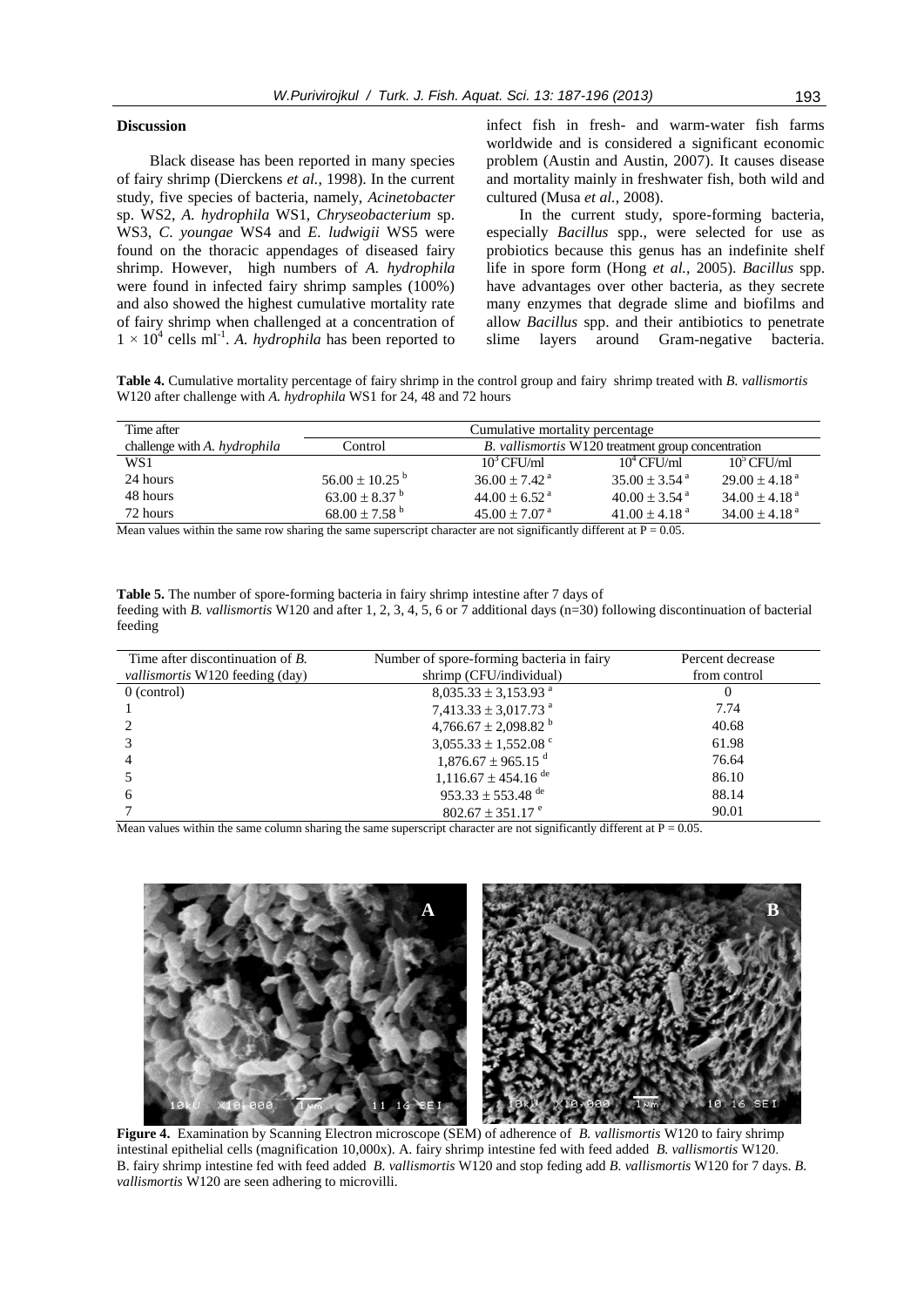Moreover, *Bacillus* spp. are unlikely to use genes for antibiotic resistance or virulence from Gram-negative bacteria (Moriarty, 1998). Previously, many species of *Bacillus*, such as *B. subtilis*, *B. licheniformis* and *B. toyoi*, were reported to act as probiotics in aquaculture (Gomez-Gil *et al.*, 2000).

In the current investigation, 13 strains selected as probiotics were examined for inhibition against *A. hydrophila* WS1, a bacterium isolated from fairy shrimp with signs of black disease. These 13 strains were screened for *in vitro* antagonism. *In vitro*  antagonism is a selection criterion for potential probiotics and a typical procedure for finding probiotic or biocontrol strains in many environments (Hjelm *et al.*, 2004). Microbial populations may release chemical substances that have a bactericidal or bacteriostatic effect on other microbial populations (Verschuere *et al.*, 2000a). Many strains of *Bacillus*  spp. have antagonistic activity that can reduce pathogenic bacteria populations by producing antibacterial substances, such as bacillocin 490 from *B. licheniformis*, cerein 8A from *B. cereus* 8A and thuricin 17 from *B. thuringiensis* NEB17 (Martirani *et al.*, 2002; Bizani *et al.*, 2005; Gray *et al.,* 2006).

The putative probiotic that showed the highest inhibition in the cross-streak experiments was identified as *B. vallismortis* by 16S rDNA sequencing. *B. vallismortis* is the first reported aquaculture use of this *Bacillus* species, although this species can be used for plant biocontrol of bacterial, fungal and viral diseases (Ahn *et al.*, 2002; Park *et al.*, 2007; Thanh *et al.*, 2009). *B. vallismortis* is a member of the *Bacillus subtilis* species complex and can be distinguished from *B. subtilis* only by differences in whole-cell fatty acid compositions, DNA sequences and levels of genomic DNA re-association (Roberts *et al.*, 1996; Wang, 2007; Rooney, 2009).

Competition for nutrient use was tested with the selected probiotic strain, *B. vallismortis* W120, and the pathogenic bacterium, *A. hydrophila* WS1. After 48 hours, *B. vallismortis* W120 could inhibit *A. hydrophila* WS1 and displayed *in vitro* nutrient competition against *A. hydrophila* WS1 in broth coculture experiments. It could be hypothesized that *B. vallismortis* W120 may produce some antibacterial factors, such as antibiotics, bacteriocins, siderophores, lysozymes or proteases (Sugita *et al.*, 1998) to reduce pathogenic bacteria. Hjelm *et al.* (2004) also observed a similar phenomenon with *Roseobacter* 27-4 isolated from a range of marine and larval-rearing samples; this strain inhibited growth of *Vibrio anguillarum* 90- 11-287 and *Vibrio splendidus* DMC-1 in broth coculture experiments.

One of the important requirements of a probiotic is that it must not be pathogenic or toxic to its host. This can be determined by small-scale challenge tests of the host species using short-term baths in the bacterial suspension (Verschuere *et al*., 2000a). In the current study, the bacterium *B. vallismortis* W120 did not cause any mortality when used in short-term baths

at a concentration of  $1 \times 10^6$  CFU/ml. In general, *in vitro* antagonism is used to select potential probiotic bacteria, but the most important tests are to demonstrate a clear effect of the putative probiotic *in vivo* and to eliminate any strains that can cause host disease (Hjelm *et al.*, 2004). *In vivo* immersion challenge experiments with pathogenic bacteria found that fairy shrimp treated with *B. vallismortis* W120 had a survival rate significantly  $(P<0.05)$  higher than fairy shrimp in the control group. This result may suggest that probiotics optimize the immune system of fairy shrimp by increasing their resistance to disease, as observed in the pathogenicity challenge test. Much research has shown the ability of probiotics to reduce the mortality of aquatic animals during infection by pathogenic bacteria in laboratory experiments. For instance, *Bacillus* strain S11 could decrease the mortality of *Penaeus monodon* after challenge with pathogenic *Vibrio harveyi* D331 (Rengpipat *et al.*, 1998), and *Bacillus* strain IP5832 could decrease the mortality of turbot larvae when challenged with an opportunistic *Vibrionaceae*  species (Gatesoupe, 1991). *Lactobacillus* or *Carnobacterium* isolated from rotifers (*Brachionus plicatilis*) could decrease the mortality of turbot larvae challenged with a pathogenic *Vibrio* species (Gatesoupe, 1991). *Aeromonas media* A 199 showed antagonist activity by decreasing mortality and suppressing pathogenicity in Pacific oyster larvae when challenged with pathogenic *V. tubiashii* (Gibson *et al.*, 1998). Also, on a farm scale, *Bacillus* spp. can increase the survival of aquatic animals such as prawn because they can decrease pathogenic bacterial populations in water (Moriarty, 1998).

Adhesion and colonization by probiotic bacteria in the gastrointestinal tract of the host is believed to be one of the essential features required for delivering their health benefits (Bernet *et al.*, 1994). An important aspect of probiotic bacterial function is the protection of the host gastrointestinal microenvironment from invading pathogens (Reid *et al.*, 1990). Because bacterial adhesion to tissue surfaces is important during the initial stages of pathogenic infection (Krovacek *et al.*, 1987), competition with pathogens for adhesion sites might be the first probiotic effect (Montes and Pugh, 1993). However, only a few *B. vallismortis* W120 cells remained in the fairy shrimp intestine after probiotic bacterial feeding was discontinued. Therefore, *B. vallismortis* W120 is recommended for daily use to prevent *A. hydrophila* infection during fairy shrimp culture. The presence of bacteria-producing inhibitory substances on the surface of the host intestine may constitute a barrier against proliferation of pathogens (Verschuere *et al.*, 2000a). Moreover, *Bacillus* cells also compete for space on the gut wall and, when present in high numbers, displace other bacteria (Moriarty, 1998).

In summary, *B. vallismortis* W120 has properties recommending its use as a probiotic for fairy shrimp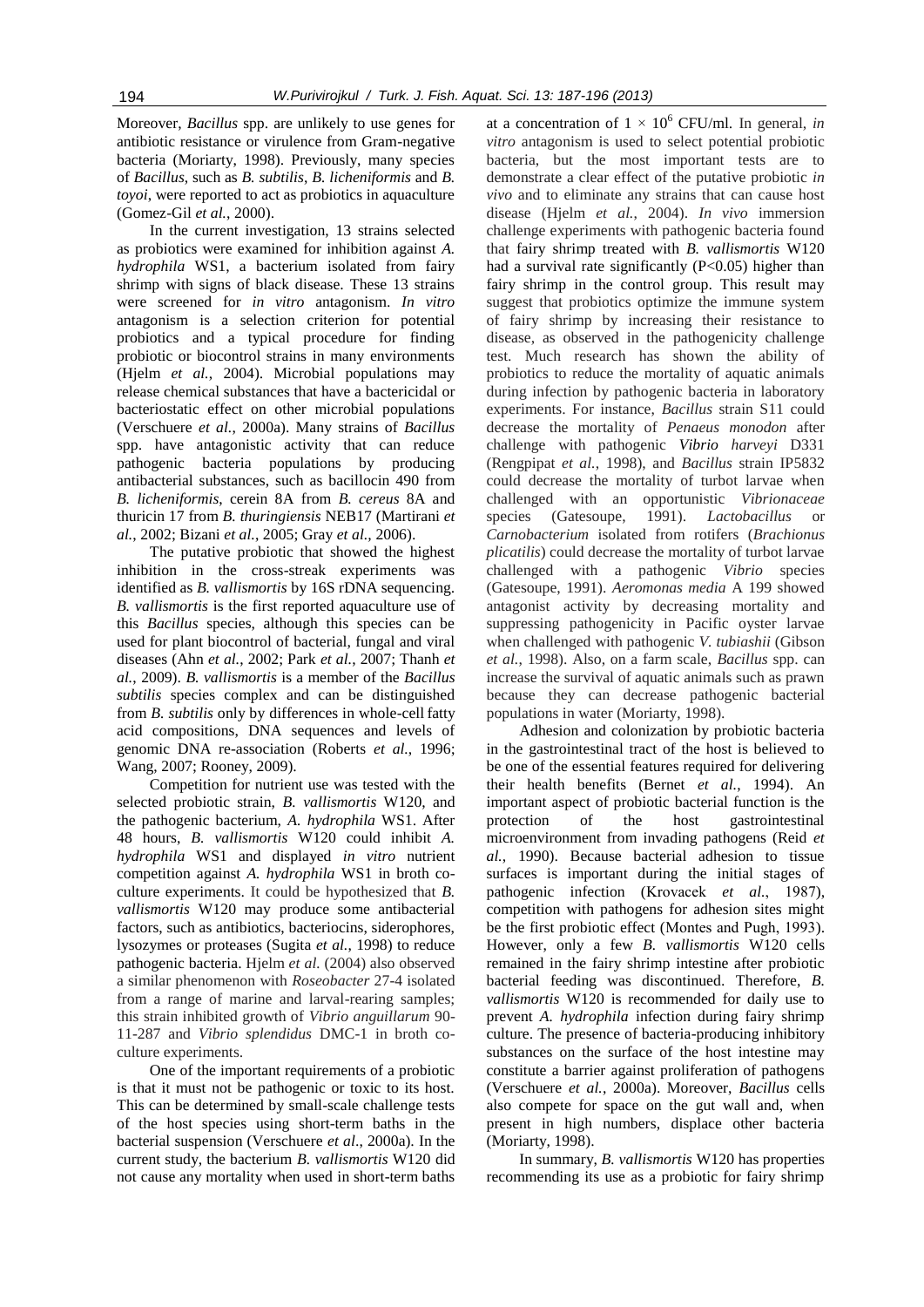culture. This strain was the strongest inhibitor of *A. hydrophila* WS1 in cross-streak experiments and could decrease the number of *A. hydrophila* WS1 in NB by 84.14% after 48 hours. The survival rate of fairy shrimp fed with *B. vallismortis* W120 was higher than the control when challenged with *A. hydrophila* WS1. However, *B. vallismortis* W120 should be fed to fairy shrimp every day, because the cell population decreases by more than 50% only 3 days after bacterial feeding is discontinued.

#### **Acknowledgements**

This research was supported by the Kasetsart University Research and Development Institute (KURDI). The author would like to express my deepest gratitude to Assistant Professor Siriwan Khidprasert for research inspiration and for providing fairy shrimp samples.

#### **References**

- Ahn, I.P., Park, K.S. and Kim, C.H. 2002. Rhizobacteria induced resistance perturbs viral disease progress and triggers defense-related gene expression. Molecular Cell., 13: 302-308.
- Austin, B. and Austin, D.A. 2007. Bacterial Fish Pathogens: Disease of Farmed and Wild Fish. Springer Praxis Books, New York.
- Bernet, M.F., Brassart, D., Neeser, J.R. and Servin, A.L. 1994. *Lactobacillus acidophilus* LA-1 binds to cultured human intestinal cell lines and inhibits cellattachment and cell-invasion by enterovirulent bacteria. Gut., 35: 483–489.
- Bizani, D., Dominguez, A.P.M. and Brandelli, A. 2005. Purification and partial chemical characterization of the antimicrobial peptide cerein 8A. Letters in Applied Microbiology, 41: 269-273.
- Boonmak, P., Saengphan, N. and Sanoamuang, L. 2007. Biology and fecundity of two fairy shrimps, *Streptocephalus sirindhornae* Sanoamuang, Murugan, Weekers and Dumont and *Branchinella thailandensis* Sanoamuang, Saengphan and Murugan. KKU Res. J., 12: 125-131.
- Brosius, J., Dull, T.J., Sleeter D.D. and Noller, H.F. 1981. Gene organization and primary structure of a ribosomal RNA operon from *Escherichia coli*. J. Mol. Biol., 148: 107-127.
- Collins, J.K., Thornton, G. and Sullivan, G.O. 1998. Selection of probiotic strains for human application. International Dairy Journal, 8: 487–490.
- Daniels, C.L., Merrifield, D.L., Boothroyd, D.P., Davies, S.J., Factor, J.R. and Arnold,K.E.2010. Effect of dietary *Bacillus* spp. and mannan oligosaccharides
- (MOS) on European lobster (*Homarus gammarus* L.) larvae growth performance,gut morphology and gut Microbiota. Aquaculture, 304 (1-4): 49-57.
- Dierckens, K.R., Vandenberghe, J., Beladjal, L., Huys, G., Mertens, J. and Swings, J. 1998. *Aeromonas hydrophila* causes 'black diseases' in fairy shrimps (Anostraca: Crustacea). Journal of Fish Diseases, 21: 113-119.
- Fukami, K., Nishijima, T. and Hata, Y. 1992. Availability of deep seawater and effects of bacteria isolated from

deep seawater on the mass culture of food microalga *Chaetoceros ceratosporum*. Nippon Suisan Gakkaishi, 58 (5): 931–936.

- Gatesoupe, F.J. 1991. The effect of three strains of lactic bacteria on the production rate of rotifers, *Brachionus plicatilis*, and their dietary value for larval turbot, *Scophthalmus maximus*. Aquaculture, 96: 335–342.
- Gibson, L.F.,Woodworth, J. and George, A.M. 1998. Probiotic activity of *Aeromonas media* on the Pacific oyster, *Crassostrea gigas*, when challenged with *Vibrio tubiashii*. Aquaculture, 169: 111–120.
- Gomez-Gil, B., Roque, A., Turnbull, J.F. 2000. The use and selection of probiotic bacteria for use in the culture of larval aquatic organisms. Aquaculture, 191: 259-270.
- Gray, E.J., Lee, K.D., Souleimanov, A.M., Di Falco, M.R., Zhou, X., Ly, A., Charles, T.C., Driscoll, B.T. and Smith, D.L. 2006. A novel bacteriocin, thuricin 17, produced by plant growth promoting rhizobacteria strain *Bacillus thuringiensis* NEB17: isolation and classification. Journal of Applied Microbiology, 100: 545-554.
- Hagiwara, A., Hamada, K., Hori, S. and Hirayama, K. 1994. Increased sexual reproduction in *Brachionus plicatilis*  (*Rotifera*) with the addition of bacteria and rotifer extracts. Journal of Experimental Marine Biology and Ecology, 181: 1–8.
- Hjelm, M., Bergh, O., Riaza, A., Nielsen, J., Melchiorsen, J., Jensen, S., Duncan, H., Ahrens, P., Birkbeck, H. and Gram, L. 2004. Selection and Identification of Autochthonous Potential Probiotic Bacteria from Turbot Larvae *(Scophthalmus maximus)* Rearing Units. Systematic and Applied Microbiology, 27: 360–371.
- Holt, J.G. Krieg, N.R., Sneath, P.H.A., Staley, J.T. and Williams, S.T. 1994. Bergey's Manual of Determinative Bacteriology. Williams & Wilkins, Philadelphia, USA.
- Hong, H.A., Duc, L.H. and Cutting, S.M. 2005. The use of bacterial spore formers as probiotics. FEMS Microbiology Reviews, 29: 813–835.
- Kesarcodi-Watson, A., Kaspar, H., Lategan, M.J. and Gibson, L. 2008. Probiotics in aquaculture: The need, principles and mechanisms of action and screening processes. Aquaculture, 274: 1–14.
- Krovacek, K., Faris, A., Ahne, W. and Mansson, I. 1987. Adhesion of *Aeromonas hydrophila* and *Vibrio anguillarum* to fish cells and to mucuscoated glass slides. FEMS Microbiology Letters, 42: 85–89.
- Lemos, M.L., Toranzo, A.E. and Barja, J.L. 1985. Antibiotic activity of epiphytic bacteria isolated from intertidal seaweeds. Microbial Ecology, 11: 149-163.
- Liu, K.F., Chiu, C.H., Shiu, Y.L., Cheng, W. and Liu, C.H. 2010. Effects of the probiotic, *Bacillus subtilis* E20, on the survival, development, stress tolerance, and immune status of white shrimp, *Litopenaeus vannamei* larvae. Fish and Shellfish Immunology, 28: 837-844.
- Martirani, L., Varcamonti, M., Naclerio, G. and de Felice, M. 2002. Purification and partial characterization of bacillocin 490, a novel bacteriocin produced by a thermophilic strain of *Bacillus licheniformis*. Microbial Cell Factories, 20: 21-25.
- Meunpol, O., Lopinyosiri, K. and Menasveta, P. 2003. The effects of ozone and probiotics on the survival of black tiger shrimp (*Penaeus monodon*). Aquaculture,